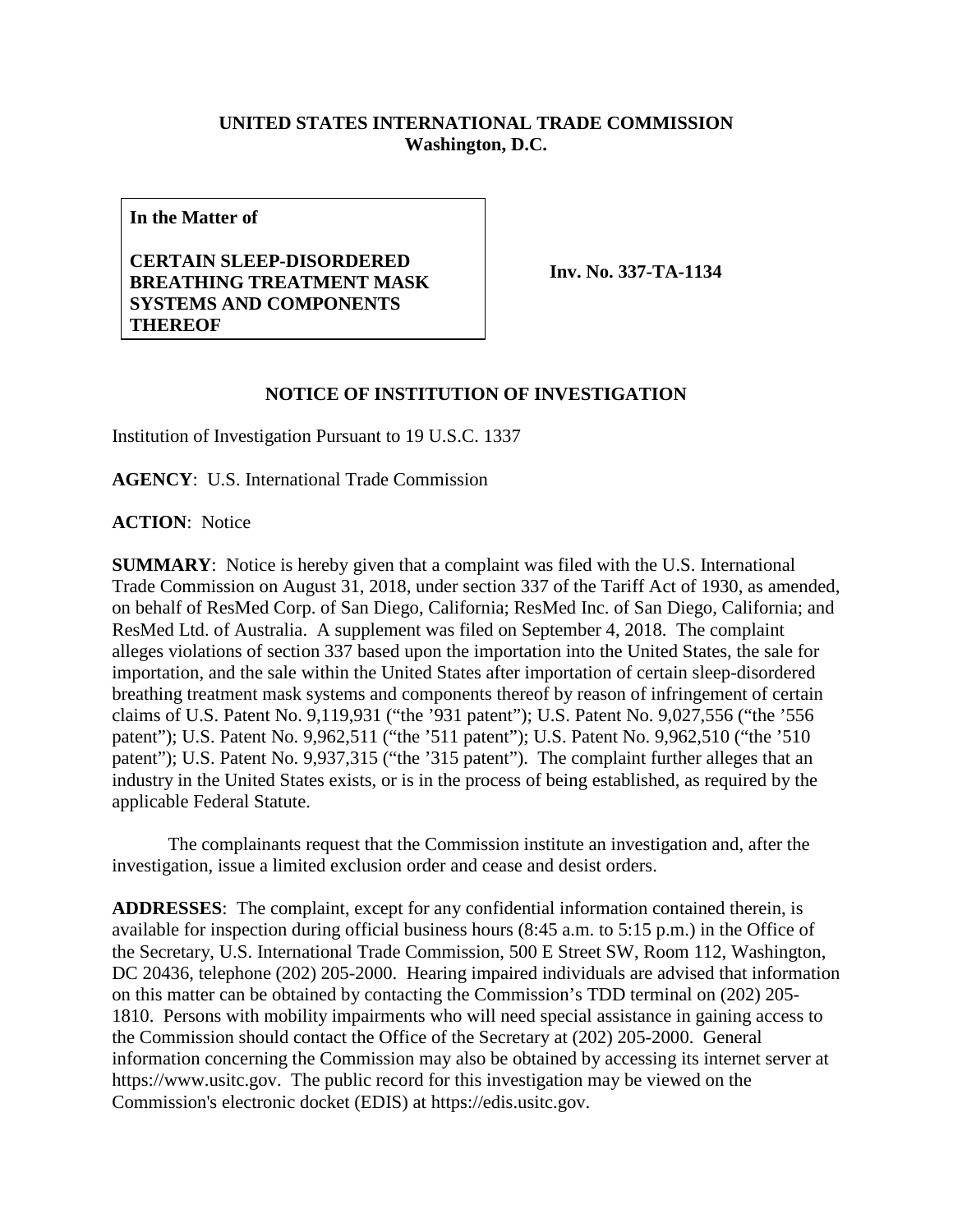**FOR FURTHER INFORMATION CONTACT**: Katherine Hiner, The Office of the Secretary, Docket Services, U.S. International Trade Commission, telephone (202) 205-1802.

## **SUPPLEMENTARY INFORMATION**:

**AUTHORITY**: The authority for institution of this investigation is contained in section 337 of the Tariff Act of 1930, as amended, 19 U.S.C. 1337, and in section 210.10 of the Commission's Rules of Practice and Procedure, 19 C.F.R. 210.10 (2018).

**SCOPE OF INVESTIGATION**: Having considered the complaint, the U.S. International Trade Commission, on September 28, 2018, **ORDERED THAT** –

(1) Pursuant to subsection (b) of section 337 of the Tariff Act of 1930, as amended, an investigation be instituted to determine whether there is a violation of subsection  $(a)(1)(B)$  of section 337 in the importation into the United States, the sale for importation, or the sale within the United States after importation of certain products identified in paragraph (2) by reason of infringement of one or more of claims 1, 5, 8, 26, and 31 of the '931 patent; claims 1, 10, 19, 36, 46, and 52 of the '556 patent; claims 1, 2, 14, 22, and 24 of the '511 patent; claims 5, 10, 28, and 30 of the '510 patent; and claims 1, 2, 30, and 33 of the '315 patent; and whether an industry in the United States exists, or is in the process of being established, as required by subsection (a)(2) of section 337;

(2) Pursuant to section 210.10(b)(1) of the Commission's Rules of Practice and Procedure, 19 C.F.R. 210.10(b)(1), the plain language description of the accused products or category of accused products, which defines the scope of the investigation, is "full-face and nasal mask systems for treatment of obstructive sleep apnea that are currently manufactured in Mexico and/or New Zealand and currently sold under the trade names 'Simplus,' 'Eson,' and 'Eson 2' that include the unitary combination of a cushion module, a shroud module, and an elbow among other things";

(3) For the purpose of the investigation so instituted, the following are hereby named as parties upon which this notice of investigation shall be served:

(a) The complainants are:

ResMed Corp. 9001 Spectrum Center Drive San Diego, CA 92123

ResMed Inc. 9001 Spectrum Center Drive San Diego, CA 92123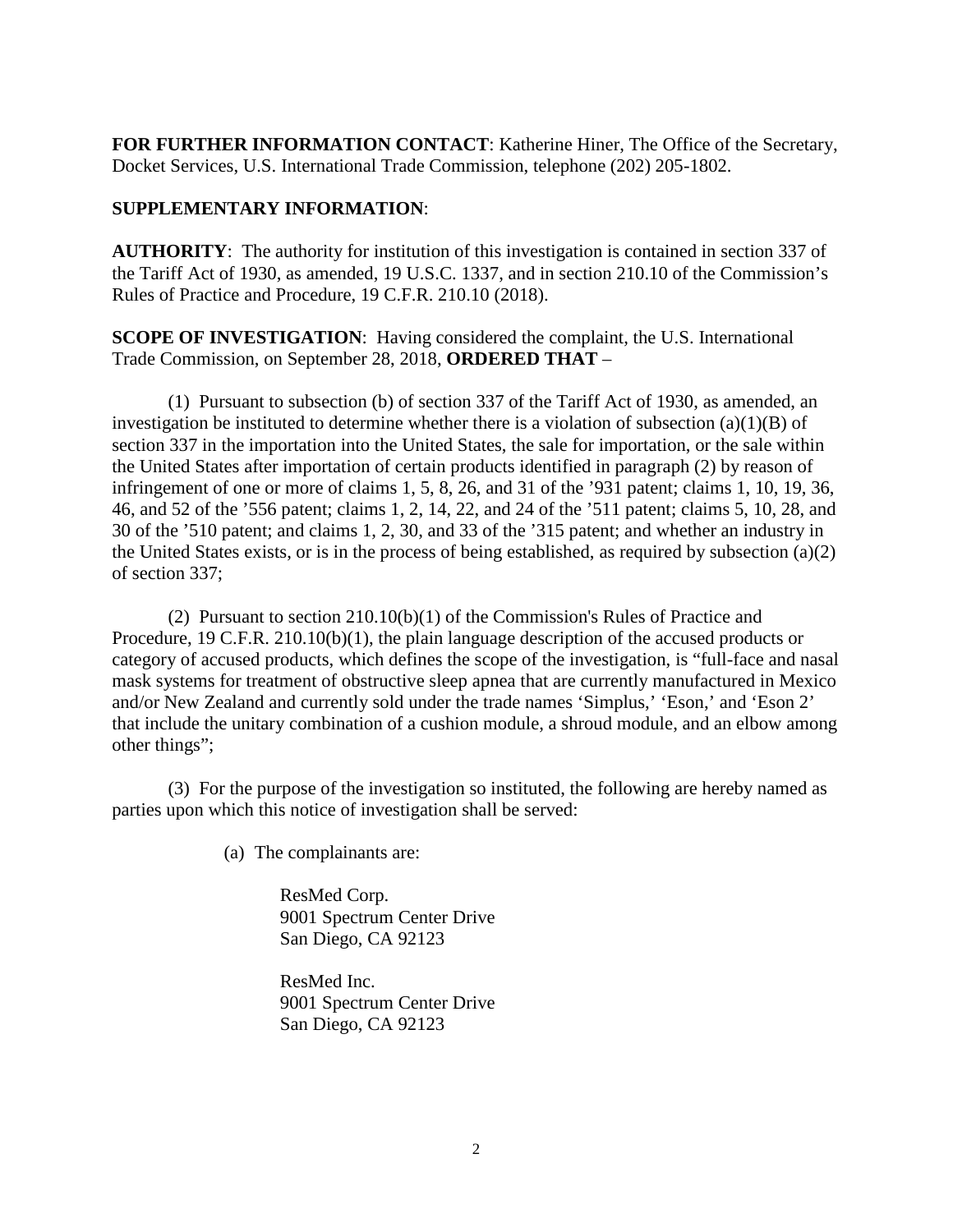ResMed Ltd. 1 Elizabeth Macarthur Drive Bella Vista NSW 2153 Australia

(b) The respondents are the following entities alleged to be in violation of section 337, and are the parties upon which the complaint is to be served:

> Fisher & Paykel Healthcare Limited 15 Maurice Paykel Place East Tamaki, Auckland 2013 PO Box 14348 Panmure, Auckland 1741 New Zealand

Fisher & Paykel Healthcare, Inc. 173 Technology Drive, Suite 100 Irvine, CA 92618

Fisher & Paykel Healthcare Distribution Inc. 173 Technology Drive, Suite Irvine, CA 92618

(4) For the investigation so instituted, the Chief Administrative Law Judge, U.S. International Trade Commission, shall designate the presiding Administrative Law Judge.

The Office of Unfair Import Investigations will not be named as a party to this investigation.

Responses to the complaint and the notice of investigation must be submitted by the named respondents in accordance with section 210.13 of the Commission's Rules of Practice and Procedure, 19 C.F.R. 210.13. Pursuant to 19 C.F.R. 201.16(e) and 210.13(a), such responses will be considered by the Commission if received not later than 20 days after the date of service by the Commission of the complaint and the notice of investigation. Extensions of time for submitting responses to the complaint and the notice of investigation will not be granted unless good cause therefor is shown.

Failure of a respondent to file a timely response to each allegation in the complaint and in this notice may be deemed to constitute a waiver of the right to appear and contest the allegations of the complaint and this notice, and to authorize the administrative law judge and the Commission, without further notice to the respondent, to find the facts to be as alleged in the complaint and this notice and to enter an initial determination and a final determination containing such findings, and may result in the issuance of an exclusion order or a cease and desist order or both directed against the respondent.